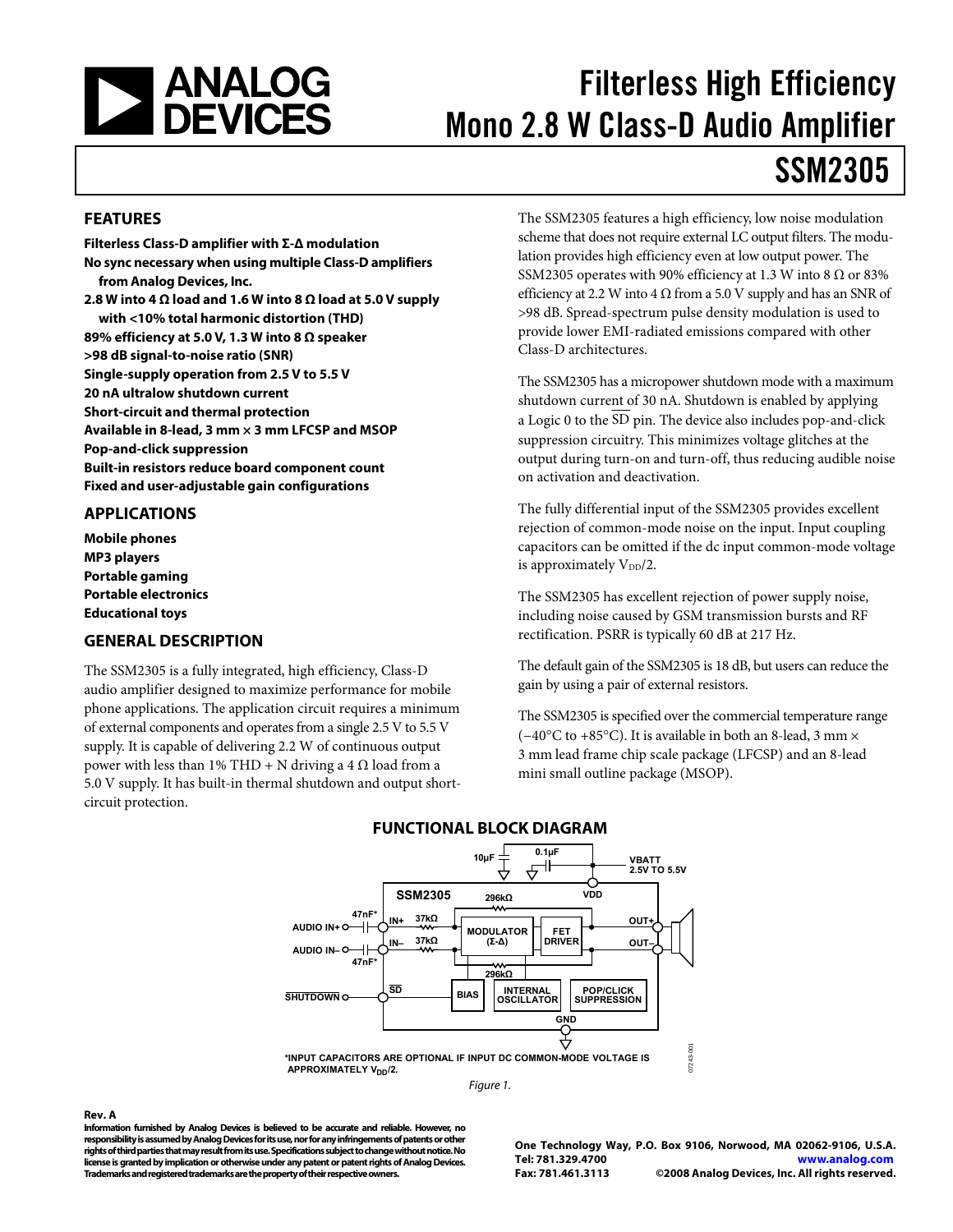# <span id="page-1-0"></span>**TABLE OF CONTENTS**

| Pin Configurations and Function Descriptions  5 |
|-------------------------------------------------|
|                                                 |

### **REVISION HISTORY**

| $7/08$ —Rev. 0 to Rev. A                                     |  |
|--------------------------------------------------------------|--|
|                                                              |  |
|                                                              |  |
| Change to Differential Input Impedance Parameter, Table 1  3 |  |
|                                                              |  |
|                                                              |  |
|                                                              |  |
|                                                              |  |
|                                                              |  |
|                                                              |  |

### 3/08-Revision 0: Initial Version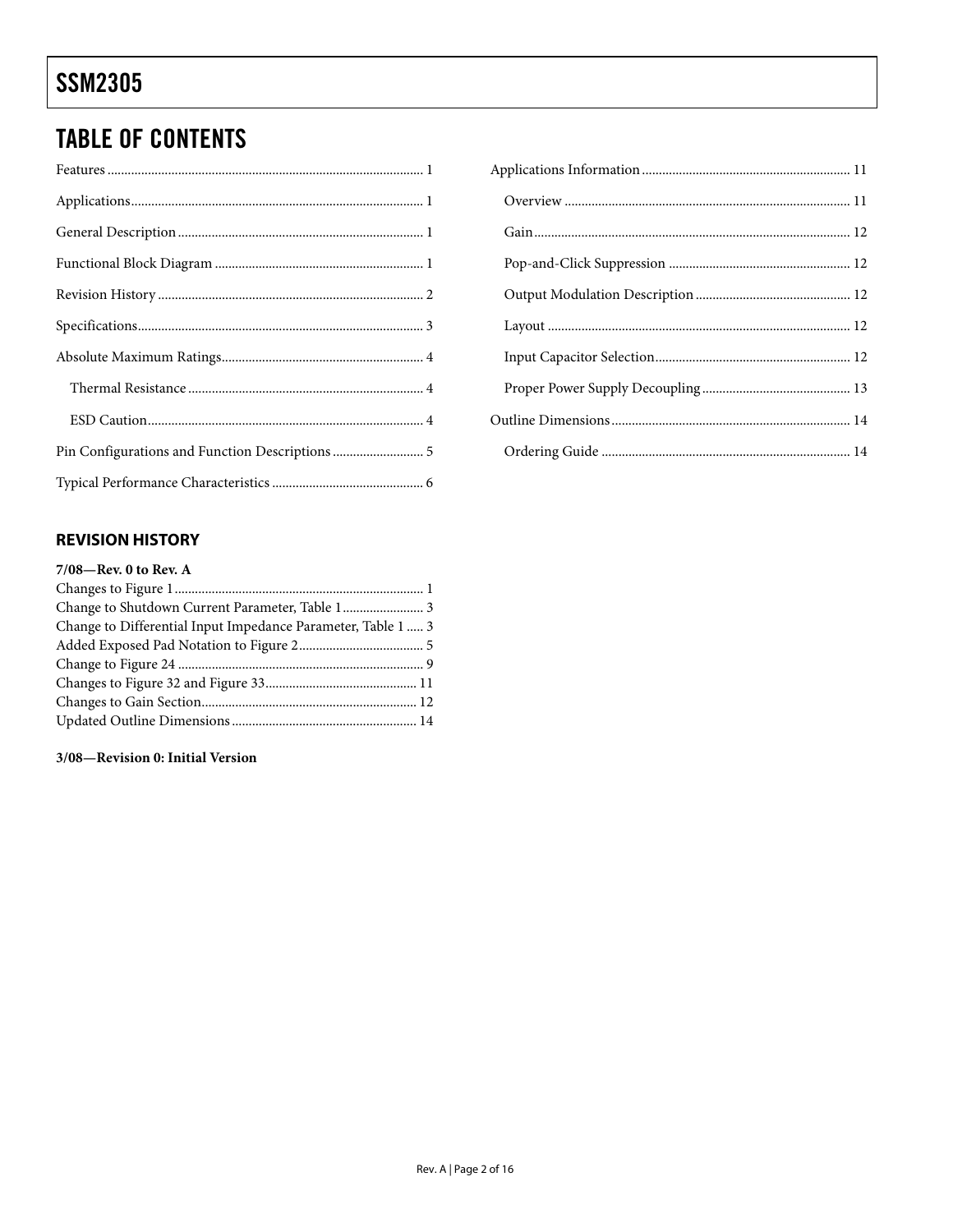### <span id="page-2-0"></span>**SPECIFICATIONS**

 $V_{DD} = 5.0$  V,  $T_A = 25^{\circ}C$ ,  $R_L = 8 \Omega + 33 \mu H$ , unless otherwise noted.

### **Table 1.**

| <b>Parameter</b>                   | Symbol          | <b>Conditions</b>                                                      | Min | <b>Typ</b> | <b>Max</b>   | <b>Unit</b>  |
|------------------------------------|-----------------|------------------------------------------------------------------------|-----|------------|--------------|--------------|
| <b>DEVICE CHARACTERISTICS</b>      |                 |                                                                        |     |            |              |              |
| <b>Output Power</b>                | P <sub>o</sub>  | $R_L = 8 \Omega$ , THD = 1%, f = 1 kHz, BW = 20 kHz                    |     | 1.34       |              | W            |
|                                    |                 | $R_1 = 8 \Omega$ , THD = 1%, f = 1 kHz, BW = 20 kHz, $V_{DD} = 3.6 V$  |     | 0.68       |              | W            |
|                                    |                 | $R_L = 8 \Omega$ , THD = 10%, f = 1 kHz, BW = 20 kHz                   |     | 1.67       |              | W            |
|                                    |                 | $R_L = 8 \Omega$ , THD = 10%, f = 1 kHz, BW = 20 kHz, $V_{DD} = 3.6 V$ |     | 0.85       |              | W            |
|                                    |                 | $R_L = 4 \Omega$ , THD = 1%, f = 1 kHz, BW = 20 kHz                    |     | 2.22       |              | W            |
|                                    |                 | $R_L = 4 \Omega$ , THD = 1%, f = 1 kHz, BW = 20 kHz, $V_{DD} = 3.6 V$  |     | 1.1        |              | W            |
|                                    |                 | $R_L = 4 \Omega$ , THD = 10%, f = 1 kHz, BW = 20 kHz                   |     | 2.8        |              | W            |
|                                    |                 | $R_L = 4 \Omega$ , THD = 10%, f = 1 kHz, BW = 20 kHz, $V_{DD} = 3.6 V$ |     | 1.3        |              | W            |
| Efficiency                         | η               | $P_0 = 1.3 W, 8 \Omega$                                                |     | 89         |              | $\%$         |
| Total Harmonic Distortion + Noise  | $THD + N$       | $P_0 = 1$ W into 8 $\Omega$ , f = 1 kHz                                |     | 0.02       |              | $\%$         |
|                                    |                 | $P_0 = 0.5$ W into 8 $\Omega$ , f = 1 kHz, $V_{DD} = 3.6$ V            |     | 0.02       |              | $\%$         |
| Input Common-Mode Voltage Range    | $V_{CM}$        |                                                                        | 1.0 |            | $V_{DD} - 1$ | v            |
| Common-Mode Rejection Ratio        | <b>CMRRGSM</b>  | $V_{CM}$ = 2.5 V $\pm$ 100 mV at 217 Hz, output referred               |     | 55         |              | dB           |
| Average Switching Frequency        | $f_{SW}$        |                                                                        |     | 280        |              | kHz          |
| Differential Output Offset Voltage | Voos            | $G = 18 dB$                                                            |     | 2.0        |              | mV           |
| POWER SUPPLY                       |                 |                                                                        |     |            |              |              |
| Supply Voltage Range               | $V_{DD}$        | <b>Guaranteed from PSRR test</b>                                       | 2.5 |            | 5.5          | $\mathsf{V}$ |
| Power Supply Rejection Ratio       | <b>PSRR</b>     | $V_{DD}$ = 2.5 V to 5.0 V, dc input floating                           | 70  | 85         |              | dB           |
|                                    | <b>PSRRGSM</b>  | $V_{RIPPLE}$ = 100 mV at 217 Hz, inputs ac GND, $C_{IN}$ = 0.1 µF      |     | 60         |              | dB           |
| <b>Supply Current</b>              | $I_{SV}$        | $V_{IN} = 0 V$ , no load                                               |     | 3.2        |              | mA           |
|                                    |                 | $V_{IN} = 0 V$ ,                                                       |     | 3.3        |              | mA           |
|                                    |                 | $V_{IN} = 0 V$ , no load, $V_{DD} = 3.6 V$                             |     | 2.8        |              | mA           |
|                                    |                 | $V_{IN} = 0 V, V_{DD} = 3.6 V$                                         |     | 2.9        |              | mA           |
|                                    |                 | $V_{IN} = 0 V$ , no load, $V_{DD} = 2.5 V$                             |     | 2.4        |              | mA           |
|                                    |                 | $V_{IN} = 0 V, V_{DD} = 2.5 V$                                         |     | 2.4        |              | mA           |
| <b>Shutdown Current</b>            | <b>I</b> sp     | $\overline{SD} = GND$                                                  |     | 20         | 30           | nA           |
| <b>GAIN CONTROL</b>                |                 |                                                                        |     |            |              |              |
| Closed-Loop Gain                   | Av              |                                                                        |     | 18         |              | dB           |
| Differential Input Impedance       | $Z_{IN}$        | $\overline{SD} = V_{DD}$                                               |     | 37         |              | kΩ           |
| SHUTDOWN CONTROL                   |                 |                                                                        |     |            |              |              |
| Input Voltage High                 | V <sub>IH</sub> | $I_{SY} \geq 1$ mA                                                     |     | 1.2        |              | v            |
| Input Voltage Low                  | $V_{IL}$        | $I_{SY} \leq 300 \text{ nA}$                                           |     | 0.5        |              | $\vee$       |
| Wake-Up Time                       | t <sub>wu</sub> | SD rising edge from GND to V <sub>DD</sub>                             |     | 30         |              | ms           |
| Shutdown Time                      | tsp             | SD falling edge from V <sub>DD</sub> to GND                            |     | 5          |              | μs           |
| Output Impedance                   | <b>Zout</b>     | $\overline{SD}$ = GND                                                  |     | >100       |              | kΩ           |
| <b>NOISE PERFORMANCE</b>           |                 |                                                                        |     |            |              |              |
| Output Voltage Noise               | $e_n$           | $V_{DD}$ = 3.6 V, f = 20 Hz to 20 kHz, inputs are ac grounded,         |     | 40         |              | μV           |
| Signal-to-Noise Ratio              | <b>SNR</b>      | $A_V = 18$ dB, A-weighted<br>$P_0 = 1.4 W$ , $R_L = 8 \Omega$          |     | 98         |              | dB           |
|                                    |                 |                                                                        |     |            |              |              |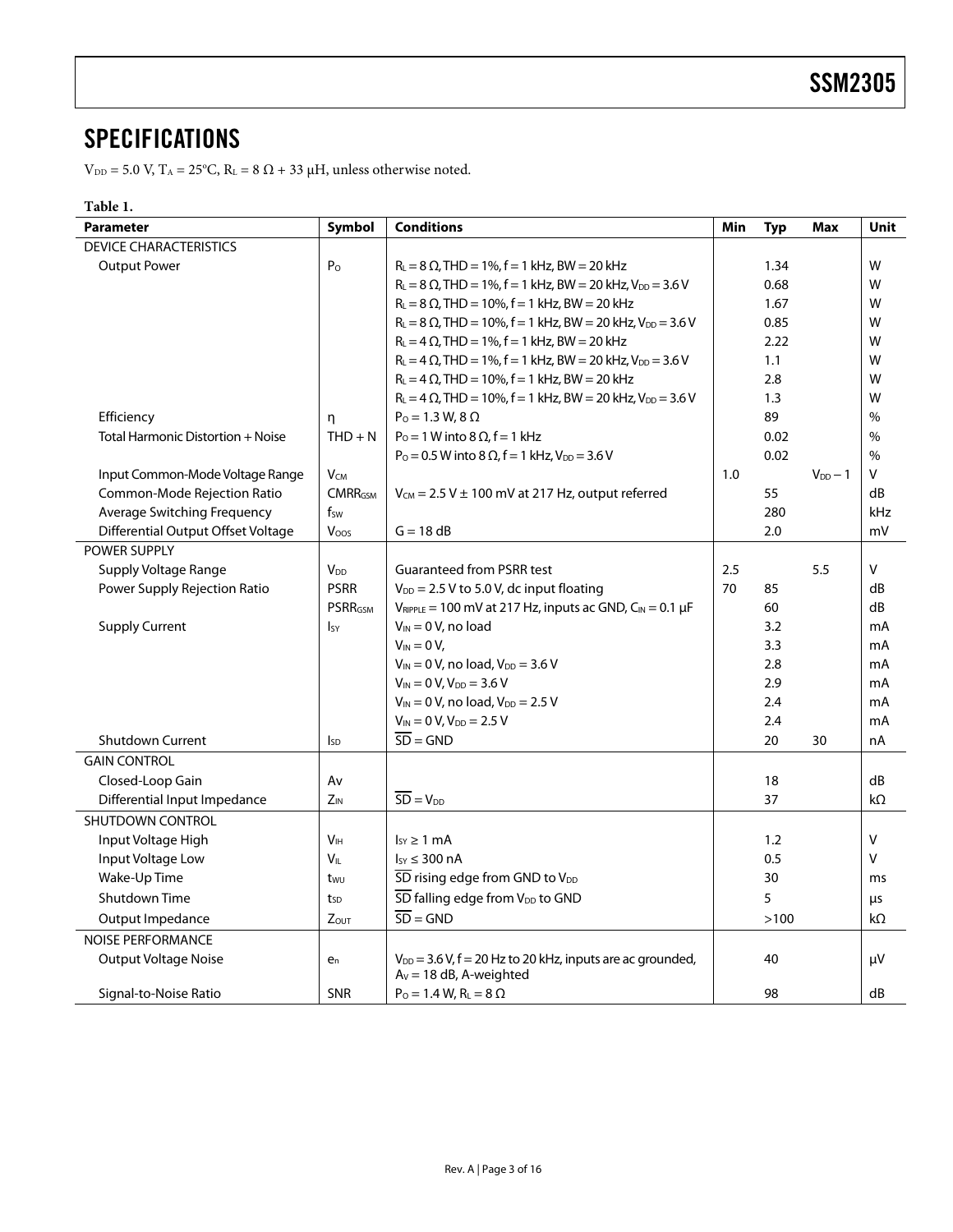### <span id="page-3-0"></span>ABSOLUTE MAXIMUM RATINGS

Absolute maximum ratings apply at  $T_A = 25^{\circ}C$ , unless otherwise noted.

#### **Table 2.**

| <b>Parameter</b>                     | Rating                               |
|--------------------------------------|--------------------------------------|
| Supply Voltage                       | 6V                                   |
| Input Voltage                        | V <sub>DD</sub>                      |
| Common-Mode Input Voltage            | V <sub>DD</sub>                      |
| Storage Temperature Range            | $-65^{\circ}$ C to +150 $^{\circ}$ C |
| <b>Operating Temperature Range</b>   | $-40^{\circ}$ C to $+85^{\circ}$ C   |
| Junction Temperature Range           | $-65^{\circ}$ C to +165 $^{\circ}$ C |
| Lead Temperature (Soldering, 60 sec) | $300^{\circ}$ C                      |

Stresses above those listed under Absolute Maximum Ratings may cause permanent damage to the device. This is a stress rating only; functional operation of the device at these or any other conditions above those indicated in the operational section of this specification is not implied. Exposure to absolute maximum rating conditions for extended periods may affect device reliability.

### **THERMAL RESISTANCE**

 $\theta_{JA}$  is specified for the worst-case conditions, that is, a device soldered in a circuit board for surface-mount packages.

#### **Table 3.**

| Package Type                     | $\theta_{JA}$ | $\theta_{\rm JC}$ | Unit |
|----------------------------------|---------------|-------------------|------|
| 8-Lead, 3 mm $\times$ 3 mm LFCSP | 62            | 20.8              | °C/W |
| 8-Lead MSOP                      |               | 45                | ⊤/W  |

#### **ESD CAUTION**



ESD (electrostatic discharge) sensitive device. Charged devices and circuit boards can discharge without detection. Although this product features patented or proprietary protection circuitry, damage may occur on devices subjected to high energy ESD. Therefore, proper ESD precautions should be taken to avoid performance degradation or loss of functionality.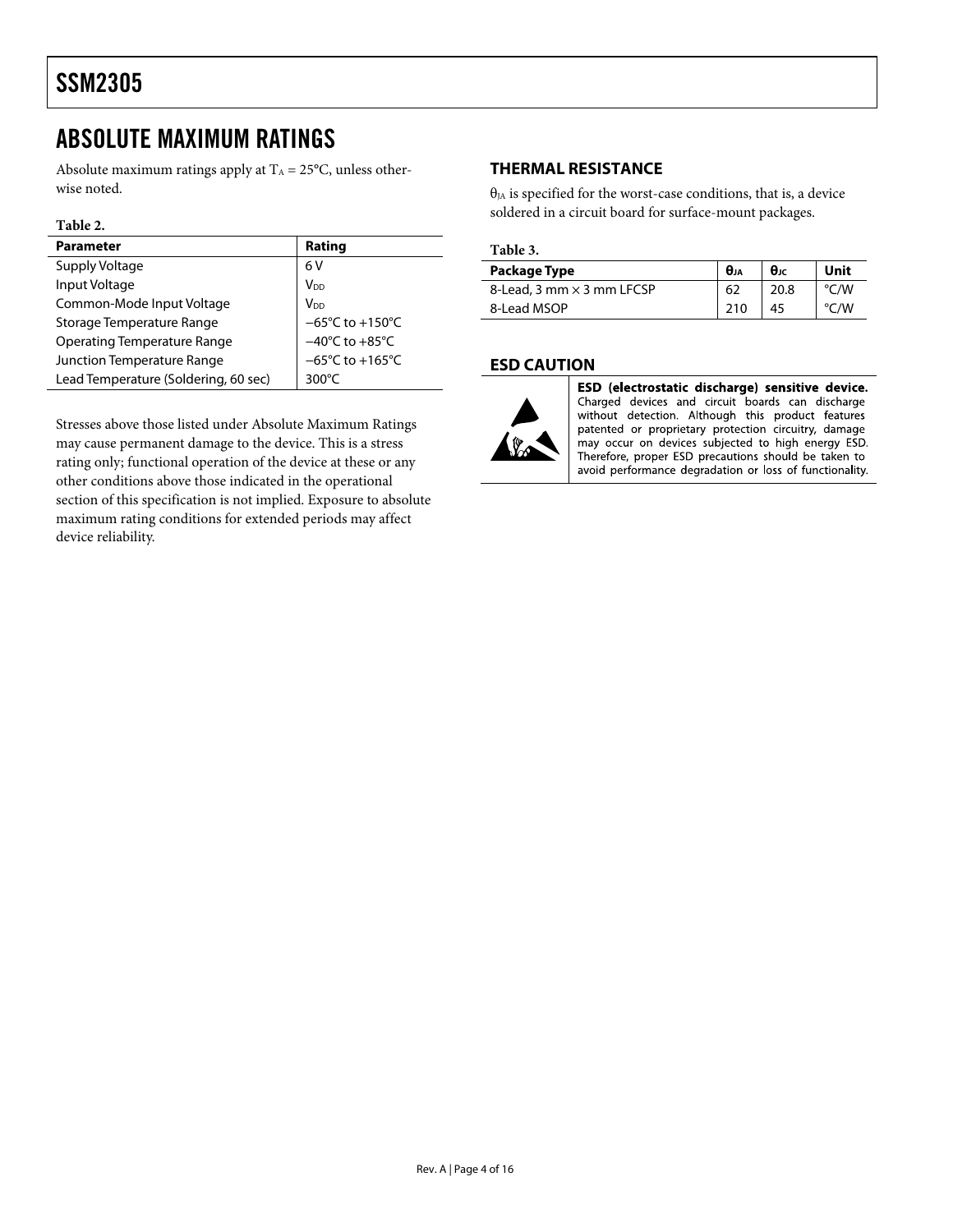### <span id="page-4-0"></span>PIN CONFIGURATIONS AND FUNCTION DESCRIPTIONS



**NOTES: 1. NC = NO CONNECT. 2. EXPOSED PAD IS NOT CONNECTED INTERNALLY. FOR INCREASED RELIABILITY OF THE SOLDER JOINTS AND MAXIMUM THERMAL CAPABILITY IT** 07243-002 07243-002  **IS RECOMMENDED THAT THE PAD BE SOLDERED TO THE GROUND PLANE.**

Figure 2. LFSCP Pin Configuration



Figure 3. MSOP Pin Configuration

#### **Table 4. Pin Function Descriptions**

| Pin No. | <b>Mnemonic</b> | <b>Description</b>                                   |
|---------|-----------------|------------------------------------------------------|
|         | SD              | Shutdown Input. Active low digital input.            |
|         | <b>NC</b>       | No Connect. This pin has no function; tie it to GND. |
|         | $IN+$           | Noninverting Input.                                  |
| 4       | $IN-$           | Inverting Input.                                     |
|         | $OUT+$          | Noninverting Output.                                 |
| 6       | <b>VDD</b>      | Power Supply.                                        |
|         | <b>GND</b>      | Ground.                                              |
| 8       | OUT-            | Inverting Output.                                    |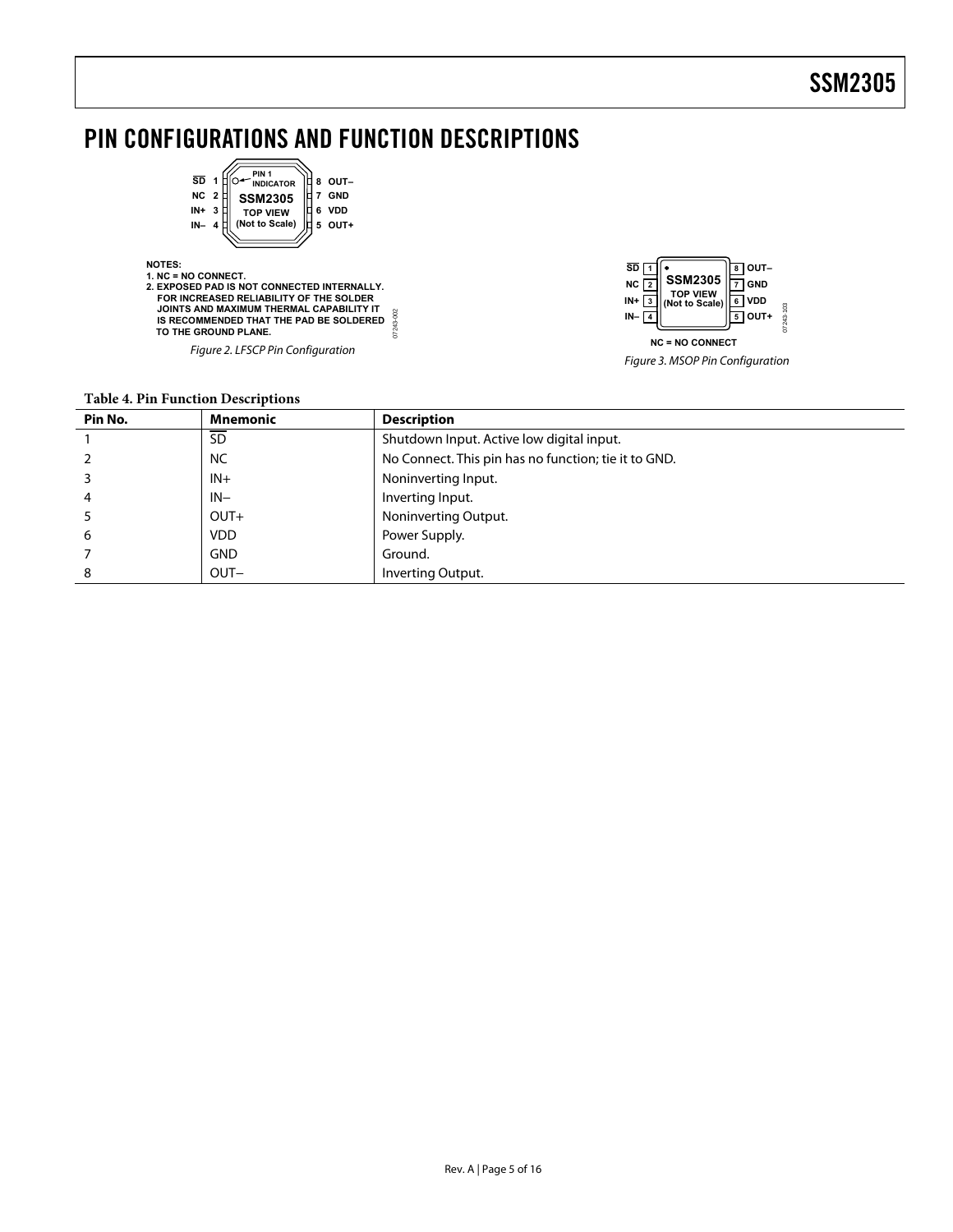### <span id="page-5-0"></span>TYPICAL PERFORMANCE CHARACTERISTICS



Figure 4. THD + N vs. Output Power into  $4 \Omega$  + 33  $\mu$ H, A<sub>V</sub> = 18 dB



Figure 5. THD + N vs. Output Power into  $4 \Omega$  + 33  $\mu$ H, A<sub>V</sub> = 6 dB



Figure 6. THD + N vs. Output Power into  $8 \Omega$  + 33  $\mu$ H, A<sub>V</sub> = 18 dB



Figure 7. THD + N vs. Output Power into  $8 \Omega$  + 33  $\mu$ H, A<sub>V</sub> = 6 dB







Figure 9. THD + N vs. Frequency,  $V_{DD} = 5$  V,  $R_L = 8 \Omega + 33 \mu$ H,  $A_V = 18$  dB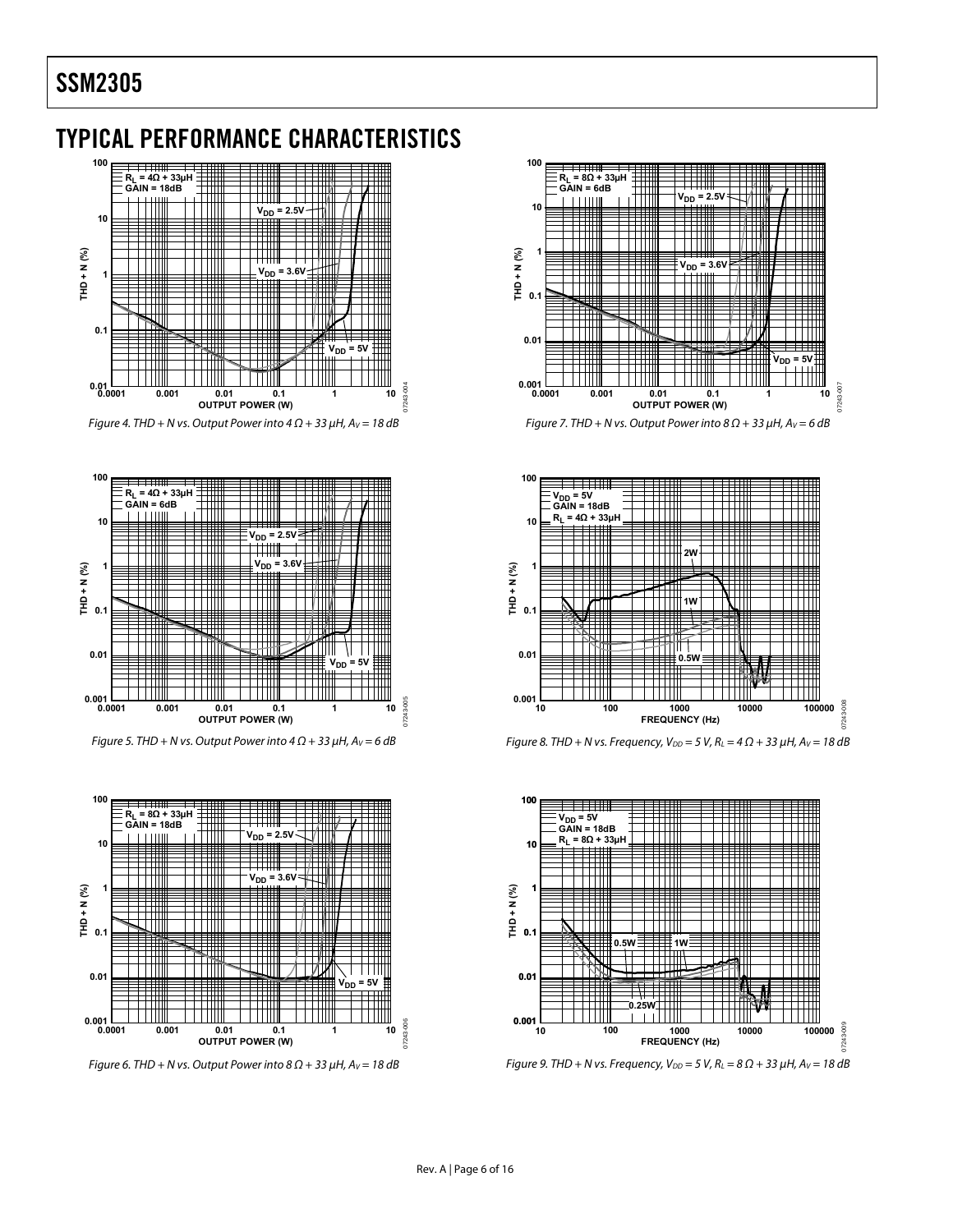

Figure 10. THD + N vs. Frequency,  $V_{DD} = 3.6$  V,  $R_L = 4 \Omega + 33 \mu$ H,  $A_V = 18$  dB



Figure 11. THD + N vs. Frequency,  $V_{DD} = 3.6$  V,  $R_L = 8 \Omega + 33 \mu$ H,  $A_V = 18$  dB



Figure 12. THD + N vs. Frequency,  $V_{DD} = 2.5$  V,  $R_L = 4 \Omega + 33 \mu$ H,  $A_V = 18 \text{ dB}$ 



Figure 13. THD + N vs. Frequency,  $V_{DD} = 2.5 V$ ,  $R_L = 8 \Omega + 33 \mu H$ ,  $A_V = 18 dB$ 



Figure 14. Supply Current vs. Supply Voltage



Figure 15. Shutdown Current vs. Shutdown Voltage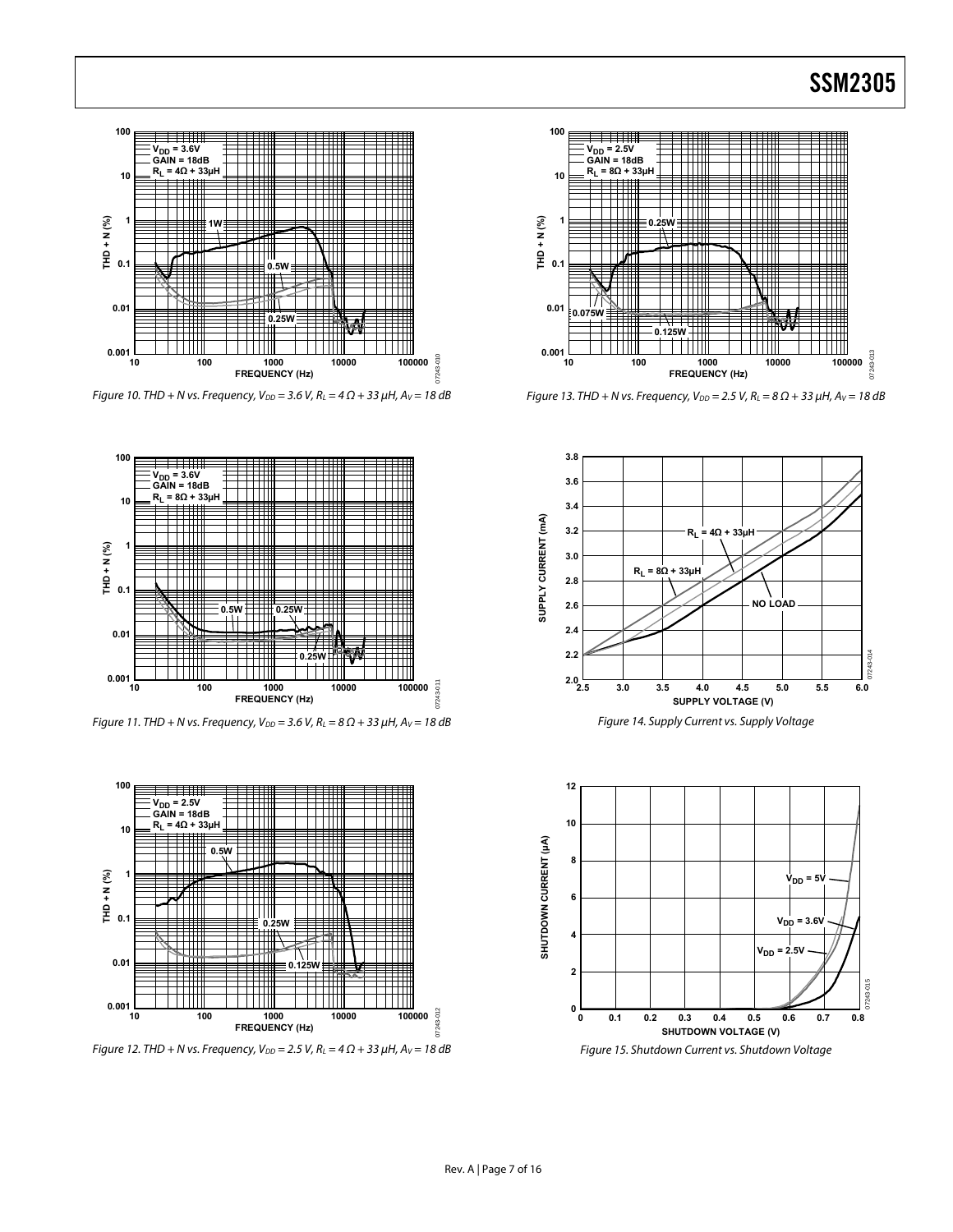













Figure 19. Maximum Output Power vs. Supply Voltage,  $R_{L} = 8 \Omega + 33 \mu H$ ,  $A_{V} = 6 dB$ 







Figure 21. Efficiency vs. Output Power into  $8 \Omega + 33 \mu$ H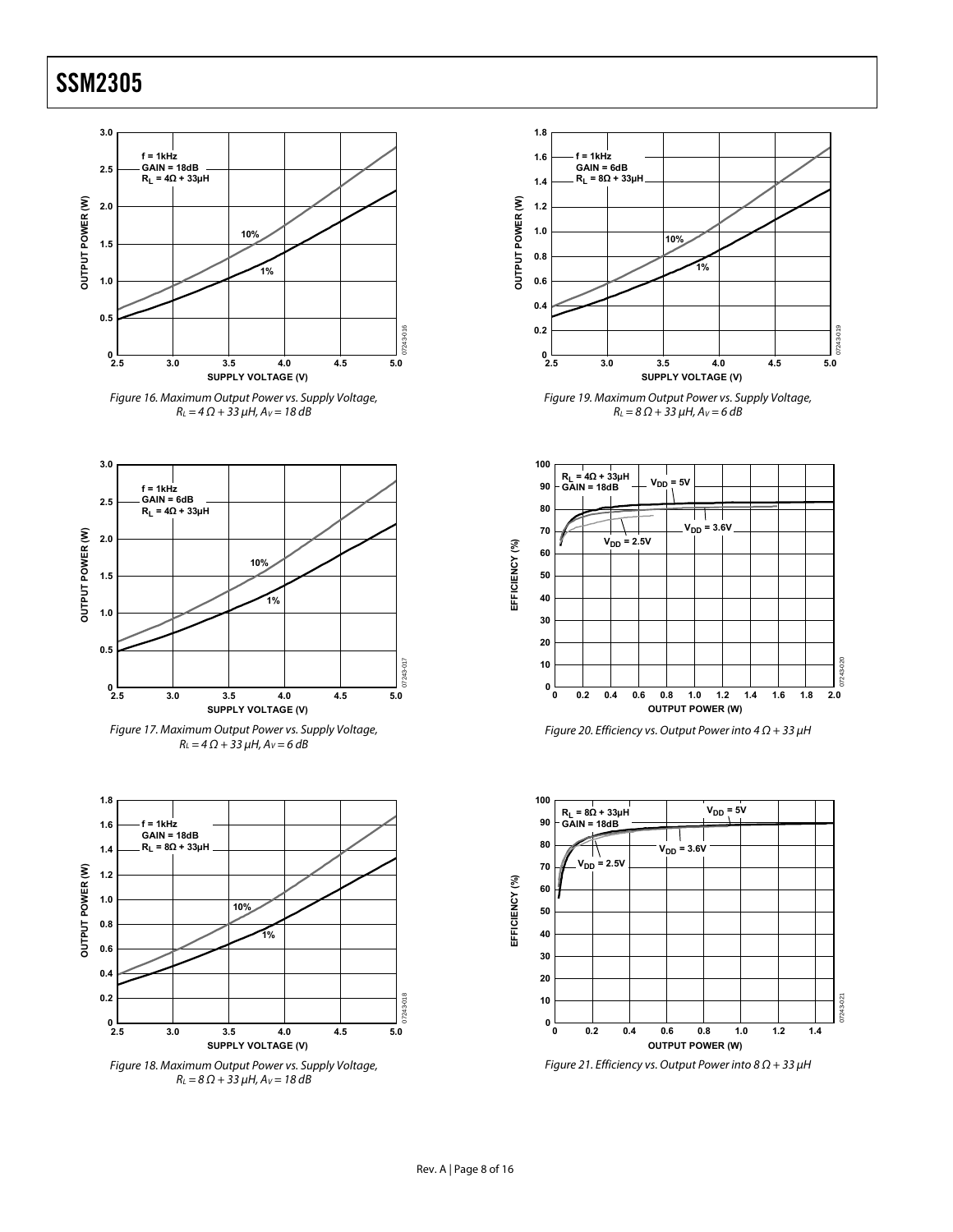

Figure 22. Power Dissipation vs. Output Power into  $4 \Omega + 33 \mu$ H at  $V_{DD} = 5.0 V$ 



Figure 23. Power Dissipation vs. Output Power into  $8 \Omega + 33 \mu$ H at  $V_{DD} = 5.0 V$ 



Figure 24. Power Dissipation vs. Output Power into  $4 \Omega + 33 \mu$ H at  $V_{DD} = 3.6 V$ 



Figure 25. Power Dissipation vs. Output Power into  $8 \Omega + 33 \mu$ H at  $V_{DD} = 3.6 V$ 



Figure 26. Supply Current vs. Output Power into  $4 \Omega + 33 \mu$ H



Figure 27. Supply Current vs. Output Power into  $8 \Omega + 33 \mu$ H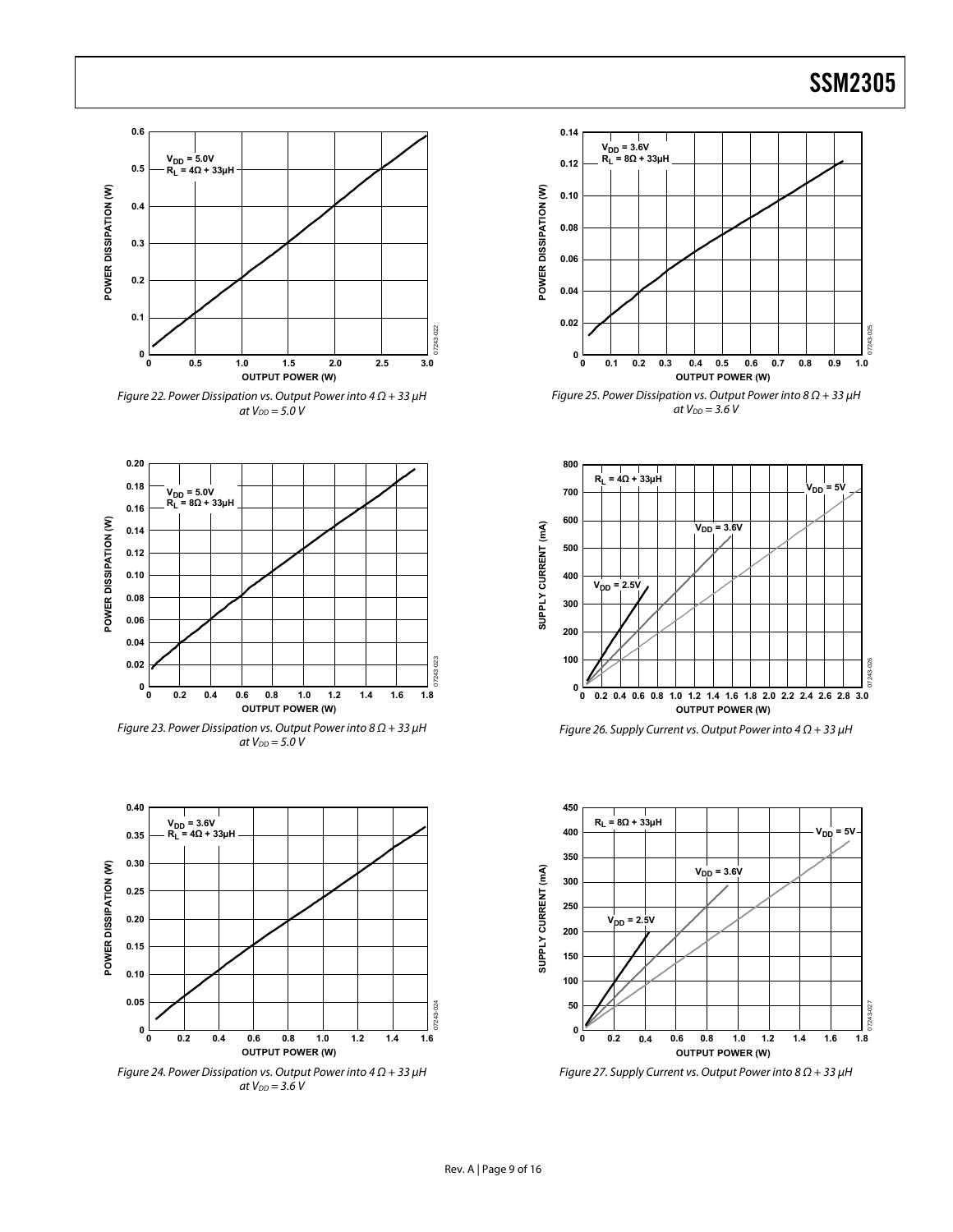







**8 OUTPUT 7 6** <u>n Labor Rohl o Indo H</u> ...II.L **5 SD INPUT** VOLTAGE (V) **VOLTAGE (V) 4 3** والمتعاصر ومعاملته **2 1 0** للأريق بالأزل بالتنافين ويدرجهم  $030$ **–1** 07243-030 0724 **–2 –10 0 10 20 30 40 50 60 70 80 90 TIME (ms)** Figure 30. Turn-On Response

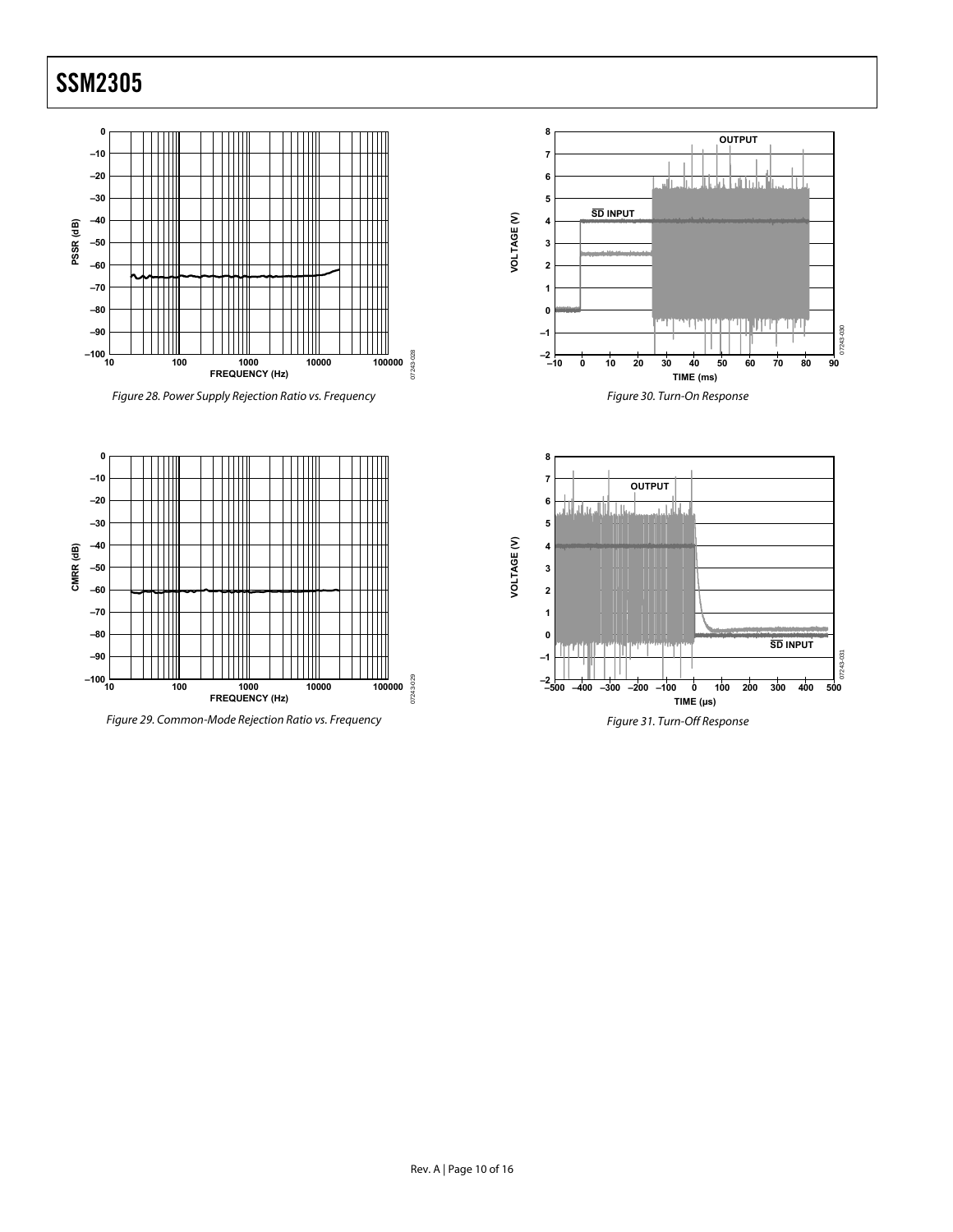# <span id="page-10-0"></span>APPLICATIONS INFORMATION

### **OVERVIEW**

The SSM2305 mono Class-D audio amplifier features a filterless modulation scheme that greatly reduces the external components count that, in turn, conserves board space, thereby reducing systems cost. The SSM2305 does not require an output filter, relying instead on the inherent inductance of the speaker coil and the natural filtering of the speaker and human ear to fully recover the audio component of the square wave output. Most Class-D amplifiers use some variation of pulse-width modulation (PWM), but the SSM2305 uses Σ-Δ modulation to determine the switching pattern of the output devices, resulting in a number of

important benefits. Σ-Δ modulators do not produce a sharp peak with many harmonics in the AM frequency band, as pulse-width modulators often do. Σ-Δ modulation provides the benefits of reducing the amplitude of spectral components at high frequencies, that is, reducing EMI emission that might otherwise be radiated by speakers and long cable traces. Due to the inherent spreadspectrum nature of Σ-Δ modulation, the need for oscillator synchronization is eliminated for designs incorporating multiple SSM2305 amplifiers.

The SSM2305 also offers protection circuits for overcurrent and temperature protection.





Figure 33. Single-Ended Input Configuration, User-Adjustable Gain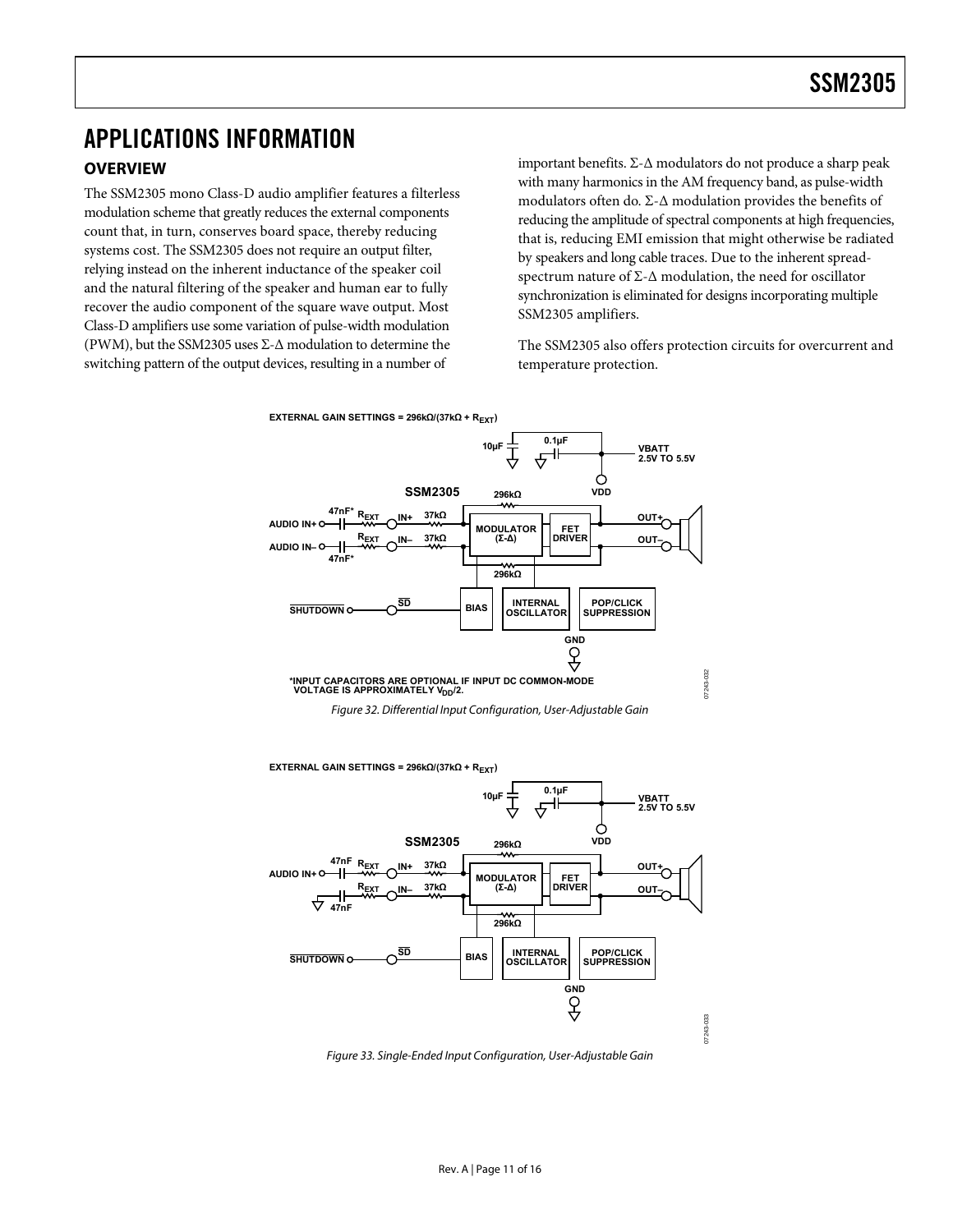### <span id="page-11-0"></span>**GAIN**

The SSM2305 has a default gain of 18 dB that can be reduced by using a pair of external resistors with a value calculated as follows:

*External Gain Settings* =  $296 \text{ k}\Omega/(37 \text{ k}\Omega + R_{\text{EXT}})$ 

### **POP-AND-CLICK SUPPRESSION**

Voltage transients at the output of audio amplifiers can occur when shutdown activates or deactivates. Voltage transients as low as 10 mV can be heard as audio pops in the speaker. Clicks and pops can also be classified as undesirable audible transients generated by the amplifier system and, therefore, as not coming from the system input signal. Such transients can be generated when the amplifier system changes its operating mode. For example, the following can be sources of audible transients: system power-up/ power-down, mute/unmute, input source change, and sample rate change. The SSM2305 has a pop-and-click suppression architecture that reduces these output transients, resulting in noiseless activation and deactivation.

### **OUTPUT MODULATION DESCRIPTION**

The SSM2305 uses three-level, Σ-Δ output modulation. Each output is able to swing from GND to VDD, and vice versa. Ideally, when no input signal is present, the output differential voltage is 0 V because there is no need to generate a pulse. In a real-world situation, there are always noise sources present. Due to this constant presence of noise, a differential pulse generates when it is required in response to this stimulus. A small amount of current flows into the inductive load when the differential pulse is generated. However, most of the time output differential voltage is 0 V due to the Analog Devices patented three-level, Σ-Δ output modulation. This feature ensures that the current flowing through the inductive load is small.

When the user wants to send an input signal, an output pulse is generated to follow the input voltage. The differential pulse density is increased by raising the input signal level. [Figure 34](#page-11-1) depicts three-level,  $\Sigma$ - $\Delta$  output modulation with and without input stimuli.

<span id="page-11-1"></span>

### **LAYOUT**

As output power continues to increase, care needs to be taken to lay out PCB traces and wires properly between the amplifier, load, and power supply. A good practice is to use short, wide PCB tracks to decrease voltage drops and minimize inductance. Ensure that track widths are at least 200 mil for every inch of track length for lowest dc resistance (DCR), and use 1 oz or 2 oz of copper PCB traces to further reduce IR drops and inductance. A poor layout increases voltage drops, consequently affecting efficiency. Use large traces for the power supply inputs and amplifier outputs to minimize losses due to parasitic trace resistance.

Proper grounding guidelines help improve audio performance, minimize crosstalk between channels, and prevent switching noise from coupling into the audio signal. To maintain high output swing and high peak output power, the PCB traces that connect the output pins to the load and supply pins should be as wide as possible to maintain the minimum trace resistances. It is also recommended that a large ground plane be used for minimum impedances.

In addition, good PCB layouts isolate critical analog paths from sources of high interference. Separate high frequency circuits (analog and digital) from low frequency circuits.

Properly designed multilayer PCBs can reduce EMI emission and increase immunity to the RF field by a factor of 10 or more compared with double-sided boards. A multilayer board allows a complete layer to be used for the ground plane, whereas the ground plane side of a double-sided board is often disrupted with signal crossover.

If the system has separate analog and digital ground and power planes, place the analog ground plane underneath the analog power plane, and, similarly, place the digital ground plane underneath the digital power plane. There should be no overlap between analog and digital ground planes or analog and digital power planes.

### **INPUT CAPACITOR SELECTION**

The SSM2305 does not require input coupling capacitors if the input signal is biased from 1.0 V to  $V_{DD}$  – 1.0 V. Input capacitors are required if the input signal is not biased within this recommended input dc common-mode voltage range, if high-pass filtering is needed, or if using a single-ended source. If high-pass filtering is needed at the input, the input capacitor, together with the input resistor of the SSM2305, forms a high-pass filter whose corner frequency is determined by the following equation:

 $f_C = 1/(2\pi \times R_{IN} \times C_{IN})$ 

The input capacitor can significantly affect the performance of the circuit. Not using input capacitors degrades both the output offset of the amplifier and the dc PSRR performance.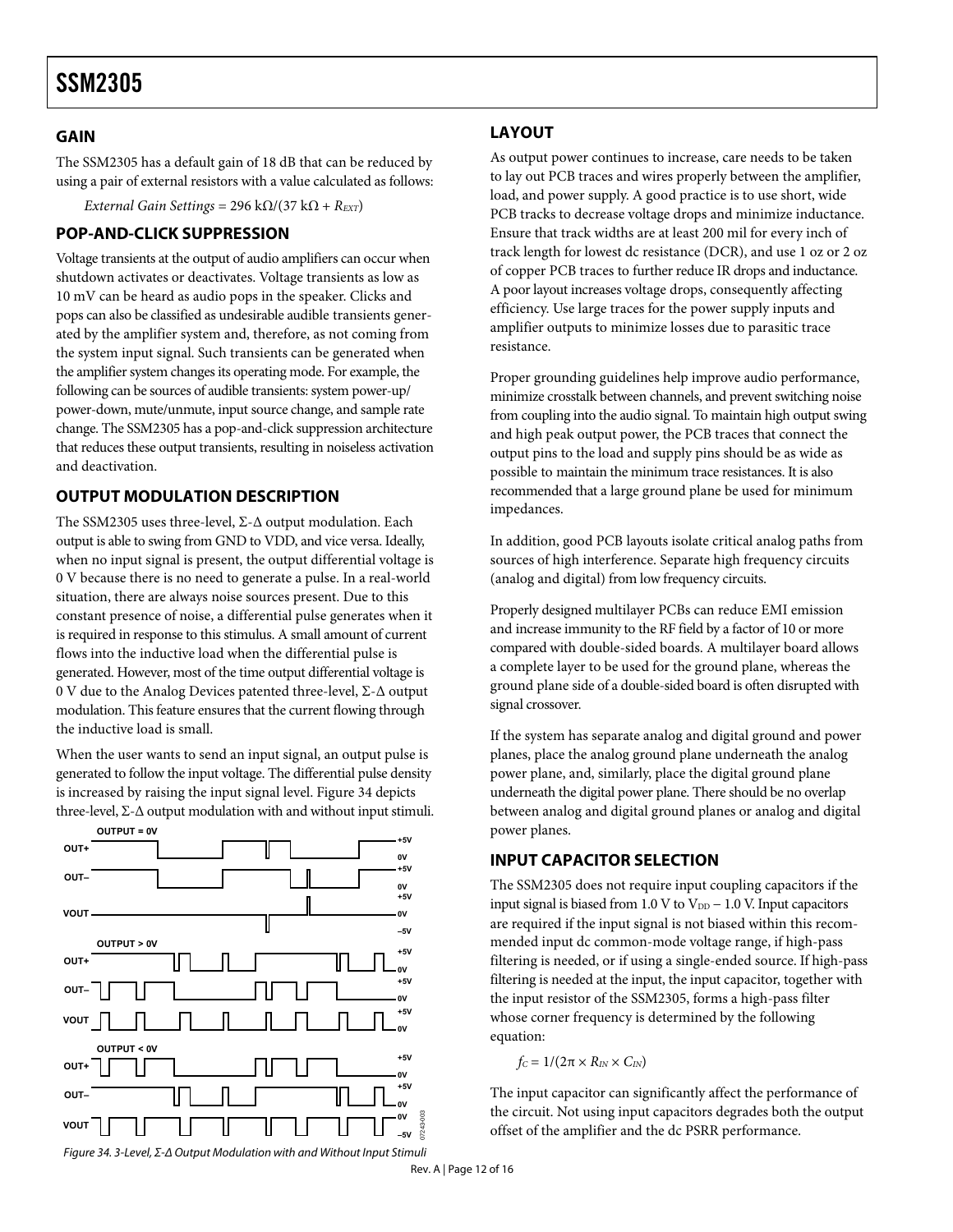### <span id="page-12-0"></span>**PROPER POWER SUPPLY DECOUPLING**

To ensure high efficiency, low total harmonic distortion (THD), and high PSRR, proper power supply decoupling is necessary. Noise transients on the power supply lines are short duration voltage spikes. Although the actual switching frequency can range from 10 kHz to 100 kHz, these spikes can contain frequency components that extend into the hundreds of megahertz. The power supply input needs to be decoupled with a good quality low ESL, low ESR capacitor, usually of around 4.7 μF. This

capacitor bypasses low frequency noises to the ground plane. For high frequency transient noise, use a 0.1 μF capacitor as close as possible to the VDD pin of the device. Placing the decoupling capacitor as close as possible to the SSM2305 helps maintain efficient performance.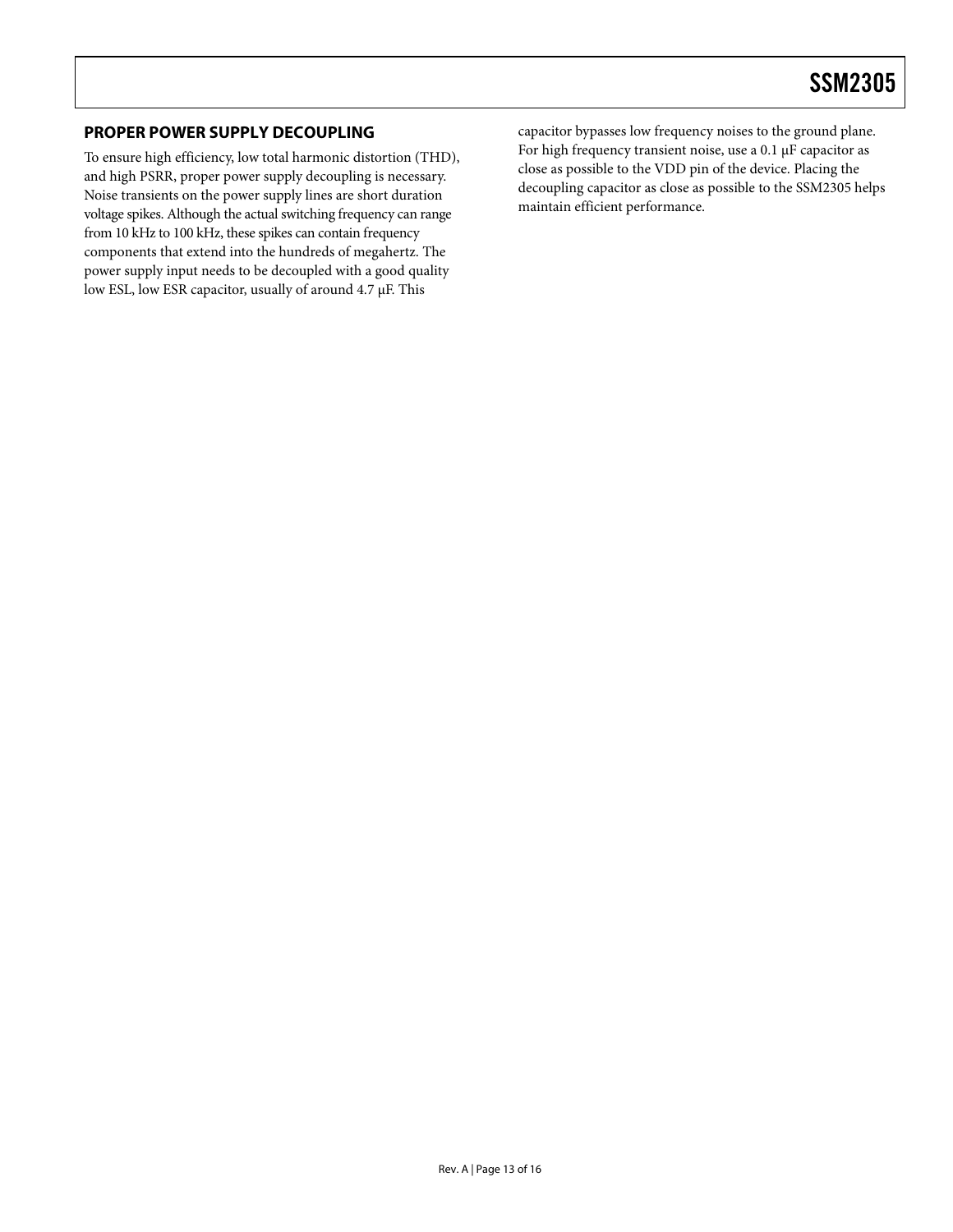### <span id="page-13-0"></span>OUTLINE DIMENSIONS







**COMPLIANT TO JEDEC STANDARDS MO-187-AA**

Figure 36. 8-Lead Mini Small Outline Package [MSOP] (RM-8) Dimensions shown in millimeters

#### **ORDERING GUIDE**

| Model                        | <b>Temperature Range</b>           | <b>Package Description</b>                      | <b>Package Option</b> | <b>Branding</b> |
|------------------------------|------------------------------------|-------------------------------------------------|-----------------------|-----------------|
| SSM2305CPZ-R2 <sup>1</sup>   | $-40^{\circ}$ C to $+85^{\circ}$ C | 8-Lead Lead Frame Chip Scale Package [LFCSP_VD] | $CP-8-2$              | Y <sub>10</sub> |
| SSM2305CPZ-REEL <sup>1</sup> | $-40^{\circ}$ C to $+85^{\circ}$ C | 8-Lead Lead Frame Chip Scale Package [LFCSP_VD] | $CP-8-2$              | Y <sub>10</sub> |
| SSM2305CPZ-REEL71            | $-40^{\circ}$ C to $+85^{\circ}$ C | 8-Lead Lead Frame Chip Scale Package [LFCSP_VD] | $CP-8-2$              | Y <sub>10</sub> |
| SSM2305RMZ-R21               | $-40^{\circ}$ C to $+85^{\circ}$ C | 8-Lead Mini Small Outline Package [MSOP]        | <b>RM-8</b>           | Y <sub>10</sub> |
| SSM2305RMZ-REEL <sup>1</sup> | $-40^{\circ}$ C to $+85^{\circ}$ C | 8-Lead Mini Small Outline Package [MSOP]        | <b>RM-8</b>           | Y <sub>10</sub> |
| SSM2305RMZ-REEL71            | $-40^{\circ}$ C to $+85^{\circ}$ C | 8-Lead Mini Small Outline Package [MSOP]        | <b>RM-8</b>           | Y <sub>10</sub> |
| SSM2305-EVALZ <sup>1</sup>   |                                    | <b>Evaluation Board with LFCSP Model</b>        |                       |                 |

1 Z = RoHS Compliant Part.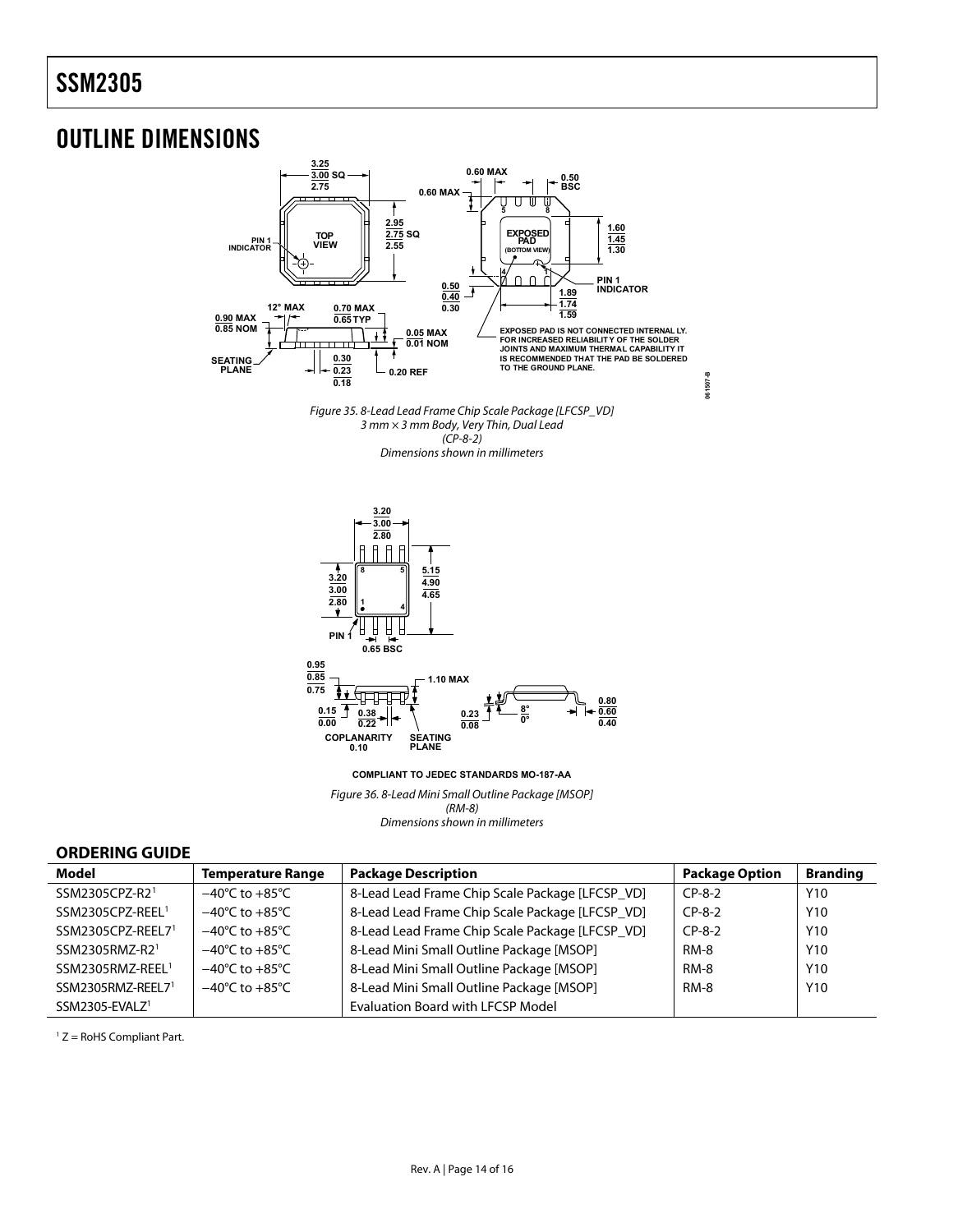# **NOTES**